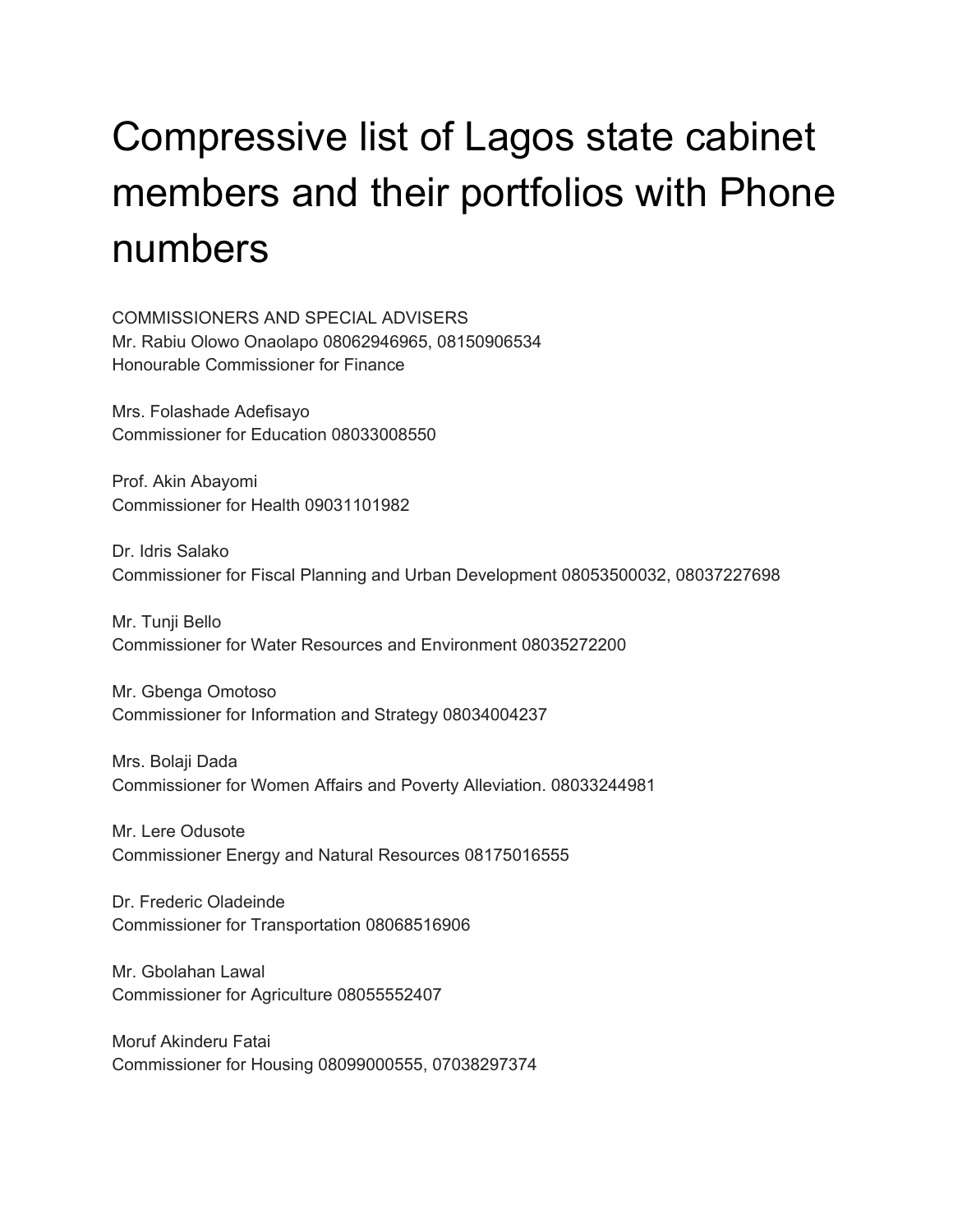Mr. Moyo Onigbanjo (SAN) Attorney General and Commissioner for Justice 08033243869

Mr. Hakeem Fahm Commissioner for Science and Technology 08183374053

Mrs. Ajibola Ponnle Commissioner for Ministry Establishment, Training and Pension 08023143545

Engr. Aramide Adeyoye Commissioner for Works and Infrastructure 08077761036

Mr. Segun Dawodu Commissioner for Youth and Social Development 08022241430

Mrs. Uzamat Akinbile-Yusuf Commissioner for Home Affairs 08033267731

Mrs. Yetunde Arobieke Commissioner for Local Government and Community Affairs 08033006419

Mrs. Lola Akande Commissioner for Commerce and Industry 08028610411

Mrs. Olufunke Adebolu Commissioner for Tourism Arts and Culture 08162200022

Mr. Sam Egube Commissioner for Economy Planning and Budget 08029990194

Dr. Wale Ahmed Commissioner for Special Duties and Inter-Governmental Relations 08055552407

Ms Ruth Bisola Olusanya Special Adviser, Ministry of Agriculture 08069359523

Princess Aderemi Adebowale Special Adviser of the Office of Civic Engagement 08155558770

Mr. Afolabi Ayantayo Special Adviser on Political and Legislative Affairs 08054539126